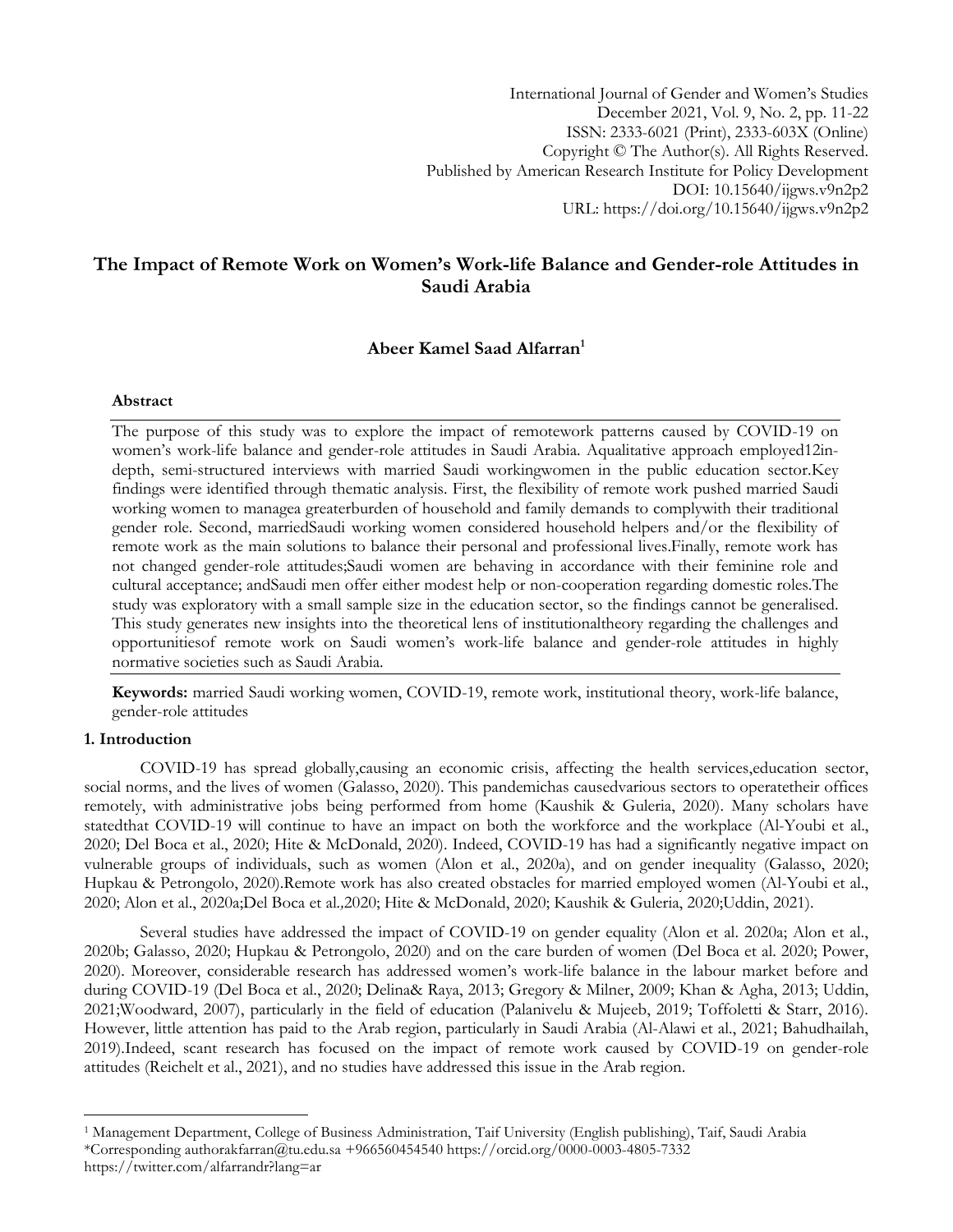This study exploresthe individual experiences and perspectives of Saudi women regarding the impact of remote work patterns caused by COVID-19 on work-life balance and gender-role attitudes. It has adopted institutional theory to explore the experiences and challenges faced by married Saudi women who are employed. In addition, this study contributes to the literature on women"s work-life balance and gender-role attitudes during COVID-19 and speculates on how these ideas could be applied post-pandemic, specifically in a highly normative country such as Saudi Arabia. Finally, several practical recommendations and directions for future research are offered.

#### **2. Literature review**

### **2.1. Institutional factorswithinthe Saudi Arabian context**

According to Scott (2014), institutional theory is concerned with social structure, which establishes rules, norms, and routines as guidelines for social beliefs and behaviours. Culture, social norms, and gender roles in a society are considered institutional factors (Branisa et al., 2014;Hall &Taylor, 1996; Probert, 2005). Institutional theory can explain the social factors related to gender stereotypes and roles which affect employed women (Ud Din et al., 2020). Gender stereotypes are the attributions and normative expectations of group members, which negatively affect employed women (Heilman, 2012). Globally, women"s progress in the workforce is subject to gender stereotypes and their roles in society (Schein, 2007). Indeed, gender stereotyping is considered the primaryand salient barrier that employed women face (Ginige et al., 2007; Schein, 2007), which affects their career progress and advancement (Heilman, 2012). Several scholars (e.g.Alfarran et al., 2018; Bahudhailah, 2019; Ginige et al., 2007; Schein, 2007) assert that women face several barriers and obstructions in their professional lives, particularly in relation to gender stereotypes. Indeed, the career interruptions that employed women may encounter differ according to intersectional barriers (Al-Asfour et al., 2017; Alfarran et al. 2018). Several factors would interrupt the careers of employed women during their professional lives, including change in marital status, motherhood, childcare, and other institutionalfactors (Ud Din et al., 2020).

Due to gender roles in such a conservative society,women are responsible for the burden of housework and childcare (Del Boca et al., 2020). Thus, women face difficulties in maintaining a balance between theirresponsibilities of work and family (Kaushik & Guleria, 2020; Mavin, 2001; Omair, 2008; Probert, 2005).In the Arab region, employed women face difficulties in balancing their personal and professional livesdue to theirtraditional gender roles and societal expectations(Al-Asfour et al., 2017; Alfarran, 2016). In the stereotypical perception of countries such as Saudi Arabia, women"s roles are in households, as mothers and wives (Al-Asfour et al., 2017).Therefore, employed Saudi women face obstacles in balancing their work and traditional roles in the home, due to institutional factors and gender stereotypes (Al-Asfour et al., 2017;Alfarran, 2016;Bahudhailah, 2019).

#### **2.2. Remote work and women's work-life balance**

The COVID-19 pandemic drove most countries into lockdowns and imposed quarantines, which affected different sectors to varying degrees (Kaushik & Guleria, 2020). In response to this crisis, the implementation of the operation of offices remotely from the homes of employees increased (Alon et al. 2020a; Kaushik & Guleria, 2020), particularly affecting women (Cserháti, 2020).As a result, opportunities to change the traditional workplace have arisen (Hite and McDonald, 2020). Thus, remote work can create both obstacles and opportunities for employed women (Al-Youbi et al., 2020; Alon et al., 2020a; Hite & McDonald, 2020).

In response to imposed quarantines, family members neededto stay at home, placinga greaterburden on employed women from both work and family duties, which led them to face increased pressure (Del Boca et al.,2020; Uddin, 2021).Due to the traditional feminine role, domestic family responsibilities are unequallydistributed; therefore, married employees may face the risk of role conflict (Hupkau & Petrongolo, 2020; Uddin, 202). In this case, women usually havea higher workload at home,with many interruptions (Kaushik & Guleria, 2020; Uddin, 2021).Several scholars (e.g.Del Boca et al*.,* 2020; Kaushik & Guleria, 2020; Uddin, 2021) argue that, in the case of work from home, married working women face challenges in managing their life responsibilities and work duties.Indeed, COVID-19 has resulted in a dramatic increase in women"s responsibilities, such as household and care duties (Power, 2020).Therefore, women continue to attempt to maintain a balance between work demands and family responsibilities, which negatively affects their work (Kaushik & Guleria, 2020; Mavin,2001).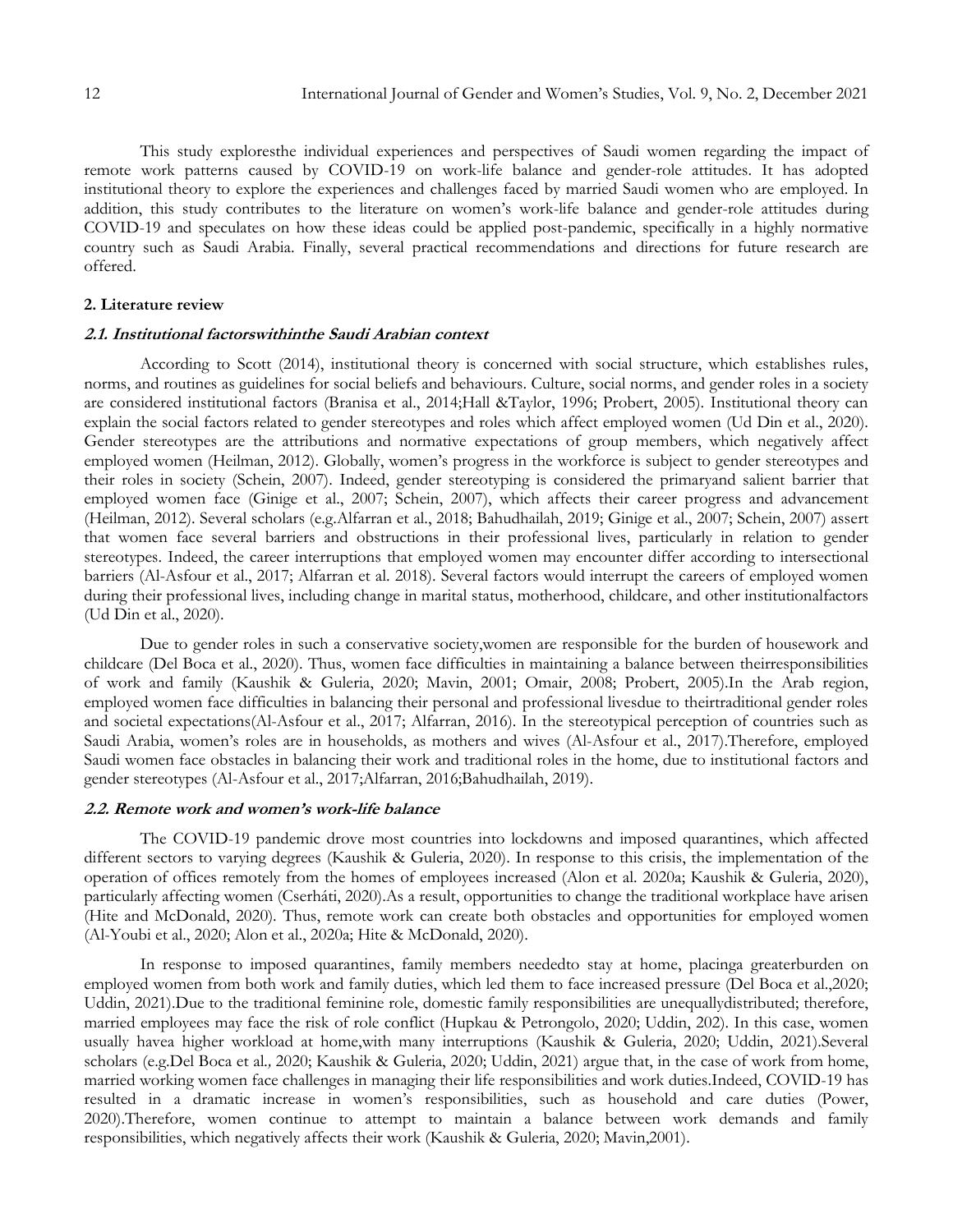#### Abeer Kamel Saad Alfarran 13

In the education sector, married working women face mounting difficultiesin balancing their work and family responsibilities due to the increased workload and long working hours (Delina & Raya, 2013; Palanivelu & Mujeeb, 2019; Toffoletti & Starr, 2016; Woodward, 2007), which negatively affects the health and domestic life of employees (Palanivelu & Mujeeb, 2019).

Olson (1989) states that remote workplaces increase employees" working hours, as they are available to work at any time. Al-Youbi et al. (2020) added that remote work creates a major imbalance between employees" professional careers and domestic lives, which leads to poor performance. However, scholars such as Olson (1983), Cserháti (2020), Kaushik &Guleria (2020), and Hupkau&Petrongolo (2020) assert that working remotely from home is an opportunity to help women, particularly those with young children, to manage the dual responsibilities of home and work. Olson (1989) suggests that work from home might be the best employment option for people with childcare responsibilities. Alon et al. (2020a) suggested that in response to the pandemic crisis, working remotely is a great option for employed women who struggle to combine their work with family needs.

Moreover, remote work can provide individuals with formalflexibility (such as reduced hours or alternative schedules) and informal flexibility (such as less or no administrative tasks) to deal withdaily work duties and life patterns (Kelliher & Anderson, 2010; Olson, 1989; Uddin, 2021). Hupkau & Petrongolo (2020), Powell & Craig (2015), and Khan & Agha (2013)added that remote work may save commuting time and effort, which could help balancethe professional and personal lives of employees. Indeed, the work-life balance of women may positively affect their commitment, motivation, production, and career advancement (Khan & Agha, 2013; Palanivelu & Mujeeb, 2019). Hupkau & Petrongolo (2020) noted that work from home is largely possible in the education sector. Scholars such as Al-Shathry (2012), Bahudhailah (2019), and Alfarran (2016)consider remote work as a convenient situation in response to Saudi women"s roles within the family.

### **2.3. Remote work and gender-role attitudes**

Remote work could reduce the gap in gender inequity and increase the ability of women to pursue careers (Cserháti, 2020).Thus, the current crisis is a great opportunity to challengethe gender role stereotype in society and support equal sharing of the burden of household and family demands (Power, 2020). Some recent researchers (Alon et al., 2020a; Hupkau & Petrongolo, 2020; Cserháti, 2020) have stated that COVID-19 may increase gender equality and restructure traditional gender norms. Hupkau & Petrongolo (2020) found that men have shared some home responsibilities with women during the COVID-19 crisis. Alon et al. (2020a) and Carli (2020) predicted that due to the current crisis, a potential cultural shift in social norms regarding gender roles will forces fathers to become moreinvolved with their own family"s responsibilities and provide childcare.Alon et al. (2020b) asserted that COVID-19 may change traditional gender roles and push social norms toward more equality in the division of the burden of family and household responsibilities. Hupkau & Petrongolo (2020) noted that the COVID-19 pandemic changed traditional gender roles and the redistribution of family obligations.In contrast, Uddin (2021) found that the gap in gender inequality increasedwiththe spouse"s non-cooperation in domestic roles,which eventually required women to work longer hours.

### **3. Research Methodology**

This study is based on a qualitative approach to explain the participants" perspectives and experiences of the phenomenon, whichprovidesin-depth information and generatesa richly interpretive narrative (Creswell&Creswell, 2017; Veal, 2005).Individual face-to-face and telephonic interviews were conducted (Veal, 2005). The interviews were conducted in Arabic, as all participants were native Arabic speakers. To enhance data collection, the interviews were conducted by Arabic-speaking Saudi women. This increased the understanding of the interviewees" answers, enhanced the possibility of contacting female participants, improved the likelihood of conducting face-to-face interviews with them,and ensured the privacy of female participants to share their perspectives.

A sample of 12 married Saudi working women from the public education sector was selected, as this sector transformed from a traditional workplace setting to an online workplaceever since COVID-19 spread worldwide (Al-Youbi et al., 2020). The sample was obtained from different job positions and destinations, particularly from universities and education department. Six married working women from each destination were chosen and interviewed for approximately 40 minutes each. For the initial interviews, personal networks were used to select employed women from each destination, and a snowball sampling approach was used for further contact (Bryman,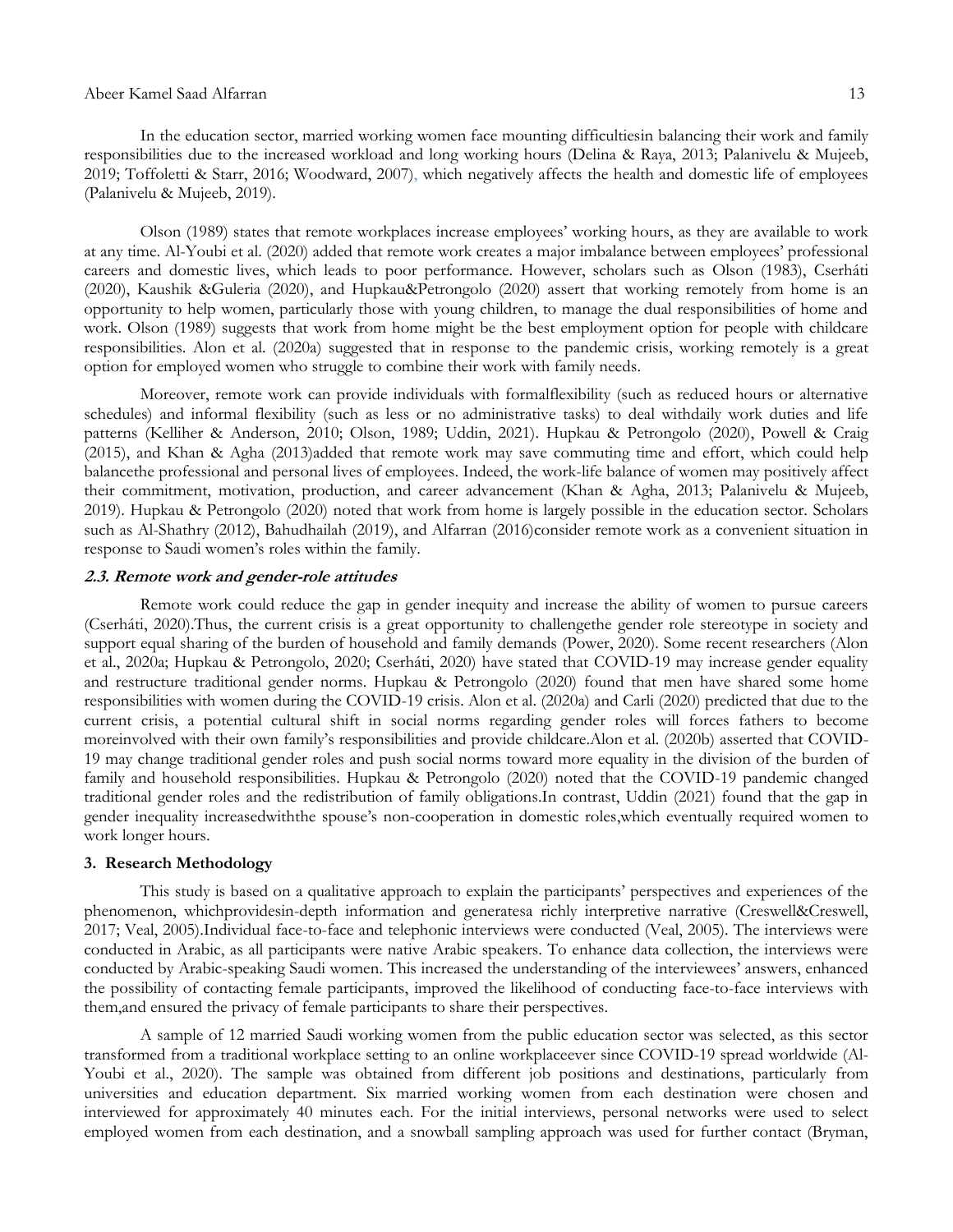2012). All interviews were conducted in the education sector of the city of Taif in Western Saudi Arabia. To address the significance themes, open-ended inductive (bottom-up) reasoning has been adopted (Bryman, 2012; Veal, 2005).

To summarise and code data, thematic analysis was applied for further analysis and interpretation (Creswell & Creswell, 2017). Data labelling was applied to the transcripts to protect the identity of the participants(Veal, 2005).

#### **4. Findings**

This study sheds light on the individual experiences and perspectives of married working women in Saudi Arabia, to explore the impact of remote work patterns caused by COVID-19 on women"s work-life balance andgender-role attitudes. Tables 1 and 2 present the demographic characteristics of all the female participants.

Table 1 shows the codes used for the participants from the Taifuniversity and presents their personal and professional demographics.

| Participants   | Group<br>of age    | Working<br>hours of<br>teaching/<br>weekly | <b>Education level</b> | Occupation                                    | Number of<br>children | School shift         | Current<br>situation of<br>husband | Education<br>levelof husband | Have<br>household<br>helper | Work<br>at<br>same<br>city |
|----------------|--------------------|--------------------------------------------|------------------------|-----------------------------------------------|-----------------------|----------------------|------------------------------------|------------------------------|-----------------------------|----------------------------|
| U1             | $35 - 44$<br>years | 15                                         | PhD                    | Faculty member                                | 3                     | Morning              | Working                            | Bachelor                     | N <sub>o</sub>              | Yes                        |
| U <sub>2</sub> | 35-44<br>years     | 18                                         | Masters                | Faculty member                                | $\overline{c}$        | Afternoon            | Working                            | PhD                          | $\rm No$                    | No                         |
| U3             | $35 - 44$<br>years | 6                                          | PhD                    | Faculty member<br>with<br>managerial position | $\overline{4}$        | Morning<br>Afternoon | Working                            | Bachelor                     | Yes                         | No                         |
| U <sub>4</sub> | 35-44<br>years     | 6                                          | PhD                    | Faculty member<br>with<br>managerial position | $\overline{4}$        | Afternoon            | Working                            | Master                       | Yes                         | No                         |
| U <sub>5</sub> | $35 - 44$<br>years | 18                                         | Bachelor               | Faculty member                                | $\overline{c}$        | Afternoon            | Working                            | Bachelor                     | Yes                         | Yes                        |
| U <sub>6</sub> | $25 - 34$<br>years | 18                                         | Bachelor               | Faculty member                                | $\mathbf{1}$          | Afternoon            | Working                            | Bachelor                     | No                          | Yes                        |

**Table 1. The characteristics of the Taif university participants**

The education level of this group was varied (PhD, master's, and bachelor's degrees), with two participants in managerial positions. The table shows that participants" weekly working hours of teaching differ according to their education level and positions. Regarding their personal lives, the age group of a majority of participants was between 35 and 44 years. Participants had between one and four children, and a majority of the children were younger than 12 years old. The husbands of all participants were working and helda bachelor's degree or above. Half of the participants had household helpers,and two of these worked in a different cityfrom where their family lived.

Table 2 shows the codes used for the participants from the education department and presents their personal and professional demographics.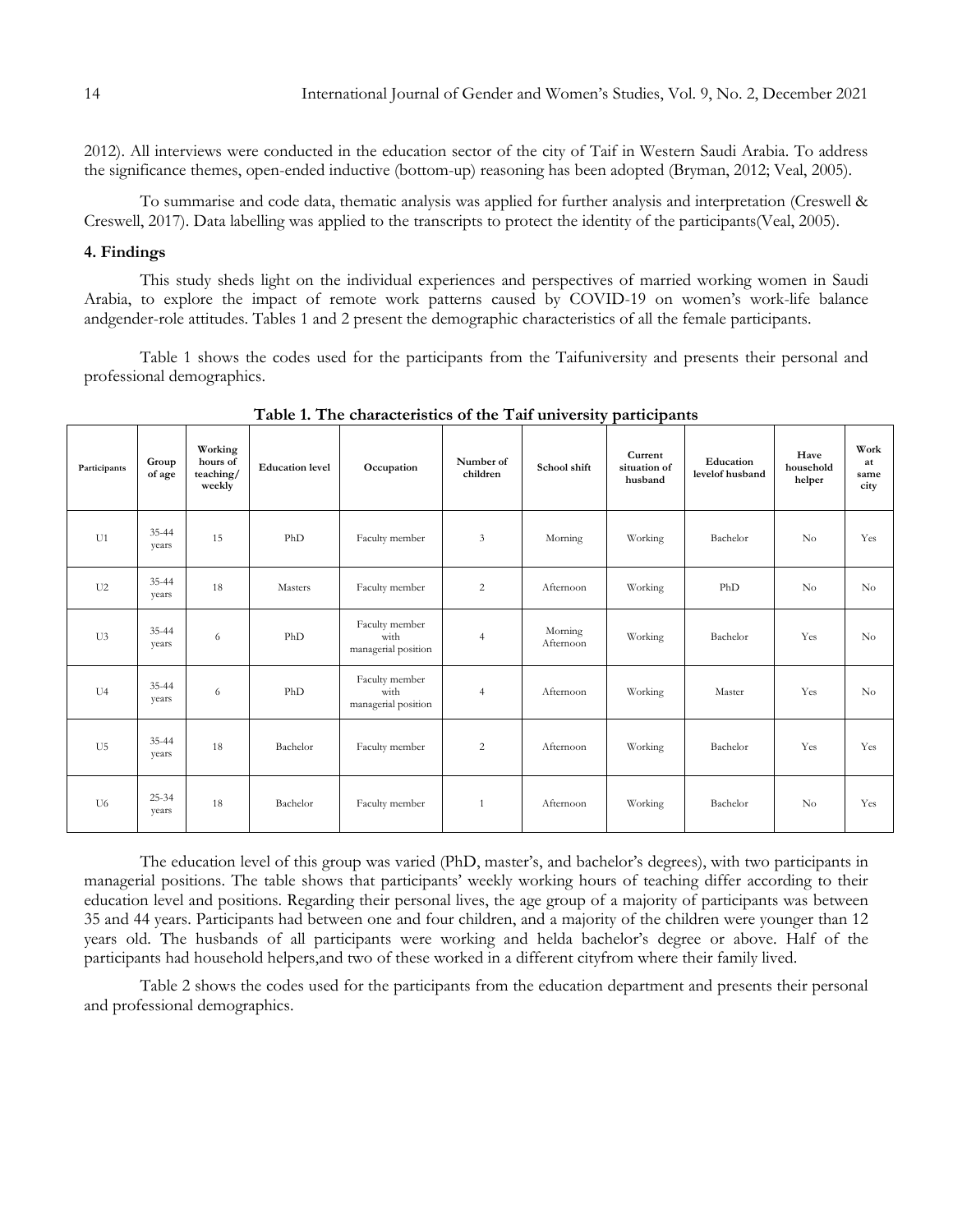| Participants   | Group<br>of age          | Working hours of<br>teaching/daily | <b>Education</b> level | Occupation                                         | Number of<br>children | School shift         | Current<br>situation of<br>husband | <b>Education</b> levelof<br>husband | Have<br>household<br>helper | Work<br>at same<br>city |
|----------------|--------------------------|------------------------------------|------------------------|----------------------------------------------------|-----------------------|----------------------|------------------------------------|-------------------------------------|-----------------------------|-------------------------|
| E1             | 45 years<br>and<br>above | $\overline{7}$                     | Bachelor               | Educational<br>supervisor<br>(Managerial position) | 5                     | Morning<br>Afternoon | Working                            | High school                         | Yes                         | Yes                     |
| E2             | 45 years<br>and<br>above | $7\phantom{.0}$                    | Bachelor               | School principal<br>(Managerial position)          | 5                     | Morning<br>Afternoon | Retried                            | Bachelor                            | 'Yes                        | Yes                     |
| E <sub>3</sub> | 35-44<br>years           | $\overline{7}$                     | Bachelor               | School principal<br>(Managerial position)          | 5                     | Morning<br>Afternoon | Working                            | High school                         | No                          | Yes                     |
| E4             | $25 - 34$<br>years       | $\overline{7}$                     | Bachelor               | Teacher                                            | 2                     | Afternoon            | Working                            | Bachelor                            | No                          | Yes                     |
| E5             | 45 years<br>and<br>above | $\overline{7}$                     | Bachelor               | Students' advisor<br>(Managerial position)         | 5                     | Morning              | Retried                            | High school                         | Yes                         | Yes                     |
| E6             | 35-44<br>years           | $\overline{\mathcal{I}}$           | Bachelor               | Teacher                                            | 6                     | Morning<br>Afternoon | Working                            | Bachelor                            | Yes                         | Yes                     |

**Table 2. The characteristics of participants from the education department**

The education level of this group is a bachelor's degree, with five participants inmanagerial positions andworking seven hoursperday. Regarding their personal lives, half of the participants were aged 45 years and above. The majority of participants had five children, and most of the children were either 7–12 years old or over 18 years old.More than half of the participants" husbands were working, and only two of them were retired. Half of the husbands held a bachelor's degree and the other half had attended high school. More than half of the participants had either one or two household helpers, and all of them worked in the city where their families lived.

The themes identified in this study included the following:the individual experience and perspective of Saudi women regarding the flexibility associated with working remotely, work-life balance, and changes in gender-role attitudes during remote work.

### **4.1. The flexibility of remote work**

Before COVID-19, all interviewees from both groups worked at a certain time without flexibility.Interviewees from the education department worked seven hours perday(from 7am to 2pm).All six interviewees from the education department agreed that they had either no free time at the workplace or days off perweek, regardless of their positions.Two teachers (E4 and E6) stated that they have many tasks besides teaching to doat school, such as supervising students during the morning assembly, breaktime, and at dismissal time. The interviewees from the university had daily working hours and schedules thatdiffered. Regarding weekly teaching hours, assistant professors with managerial positions had 6working hours,other assistant professors had 15 working hours, and lecturers and teaching assistants had 18 working hours. Moreover, all participants from the university hadsixoffice hours for weekly academic advising.As each university"s members had different schedules and teaching hours,their daily free time differed. Two participants (U5, U6) noted that in their free time at the workplace,they performedwork requirements and commitments, such as preparing the subject, checking assignments, correcting exams papers, and other administrative work. Regarding days off, only two participants from the university had one day off perweek. An assistant professor explained that "[A]s I have only 15 teaching hours a week, I rearrange my schedule to have one day off for rest (U1)'.

Anotherlecturersaid:

Because my family lives in another city, I try to just fill four days of my schedule with any available curricula to get one day off…which makes me have more [of a]workload in terms of preparing for several subjects and having no free time during those days (U2).

However, because of themanagerialpositionsof assistant professors (U3, U4), they had no daily free time or days offperweek.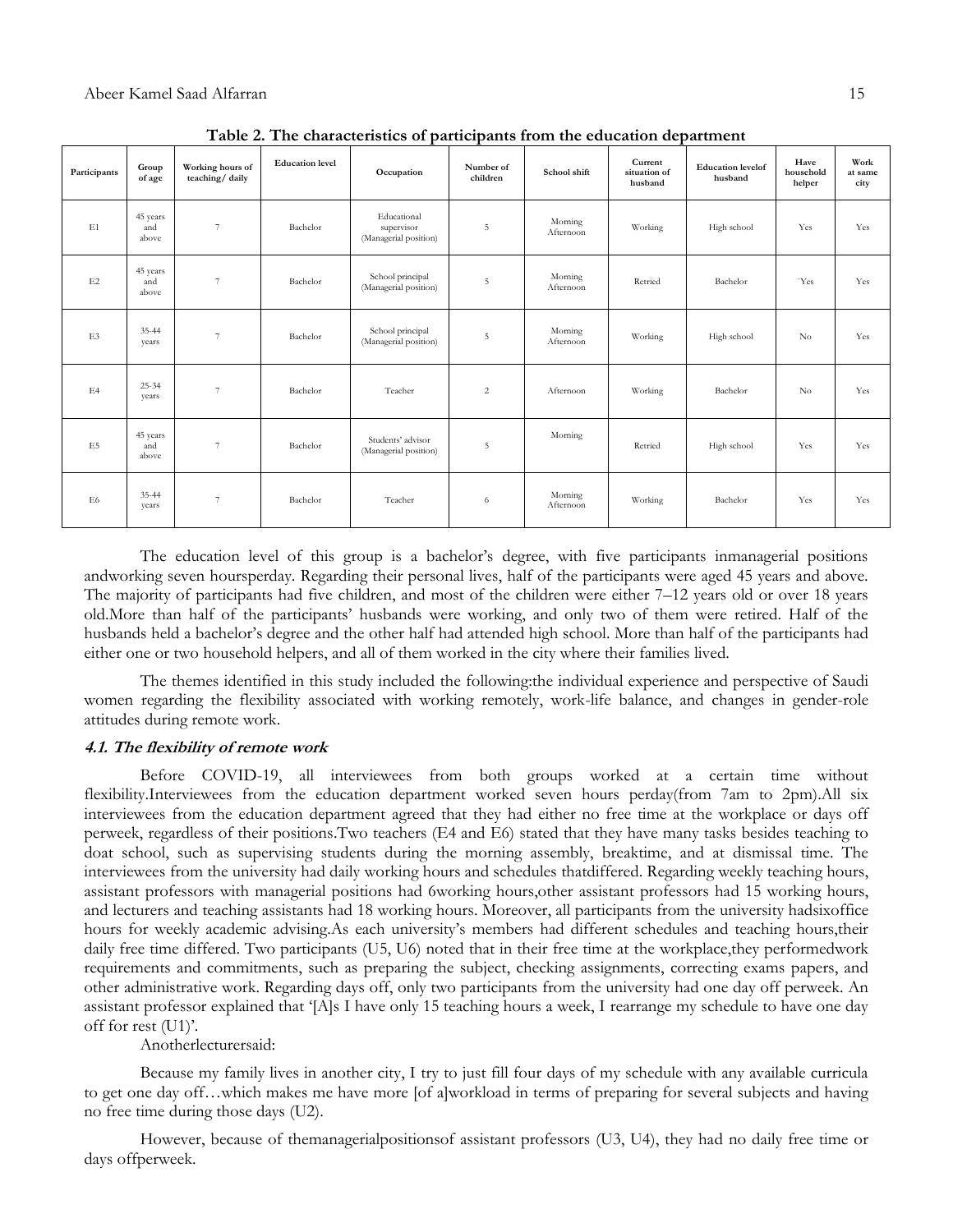During COVID-19, all interviewees worked at a certain time with flexibility.Interviewees from the education department workedeither morning or afternoon shifts.As in the traditional workplace, the university's participants workeddepending on their teaching schedule.Regarding free time and days off, all participants from the education department agreed that they had free time, but no days off. Two teachers (E4 and E6) explained that the period time of classes is less than that in traditional workplaces without administrative tasks. Half ofthe interviewees had free time between lectures and during the day. A university participant noted the following:

The period time of lectures and the load of administrative tasks have not changed, but I still have a free time…between lecturers,I save commutingtime, and have no distraction from colleagues and students (U5).

The otherhalf ofthe participants statedthat they had no free time for several reasons. Two participantswith managerial positions (U3 and U4) stated that they were on-call during the day to perform administrative tasks. One participant (U1) said, 'I have poor time management skills; I cannot organise my time'.Moreover, none of the university participants had a day off. One participant stated the following:

I rearranged my schedule to have one day off when I was working from the campus…now that I am working from home and with my family.…I do not need to have it (U2).

The majority of participants (11 out of 12) utilised their free time. Half of the interviewees spent their free time carrying out family responsibilities. A university member said, 'Finally, I can cook for my family every day (U6)'. A minority ofparticipants (4 out of 12) noted engaging in self-development by attending several training courses. Only two participants noted that they used their free time to meet work requirements. One participant (E1) wrote a book and offered training courses.

It was clear that,regardless of the destination, remote work gave all employed women a flexible work arrangement and more free time. Interestingly, half of the employed women attempted to comply with their traditional gender role by utilising their free time to fulfil their family obligations.

### **4.2. Work-life balanceduring remote work**

Before COVID-19, a majority of participants (8 out of 12) agreed that they could balance their personal and professional lives. Interestingly, all participants from the education department could achievea work-life balance for several reasons.The main reason was that the majority of participants (4 out of 6) had at least one household helper.Other reasons includedgood time management skills, completingwork at the workplace, and husbands workingin another city. An educational supervisor said:

I have two household helpers…so, it is easy to manage my time and maintaina balance between my personal and professional life (E1).

A teacher stated that:

My husband is working in another city, and he comes on the weekend…so, I [have] done all my work during the weekdays and spent the weekend with my family (E4).

On the other hand, the majority ofparticipants from the university (4 out of 6) stated that they could not balance their personal and professional lives for several reasons. All participants noted feeling of physical exhaustion, due toeither a long day of working or living in another city. A teaching assistant explained it in the following way:

I have household helpers, but I cannot maintain a balance between my work and family…I usually work for a long time, from 9am to 5 pm (U5).

An assistant professor said:

I suffer from physical exhaustion…because I live in another city, I have to travel every day to the university involves a two-hour return journey. Thus, I cannot carry out my family responsibilities (U2).

Participants from the education department, who balance their personal and professional lives,are able to do so for many reasons. They work at certain hours (7 am to 2 pm), the majority of them have household helpers, and their children are either at elementary school,university, or work. On the other hand, a majority of university participants face challenges in balancing their personal and professional lives.Half of them either had no household helpers or worked in a different city,and the majority had young children (at elementary school or nursery/infant care).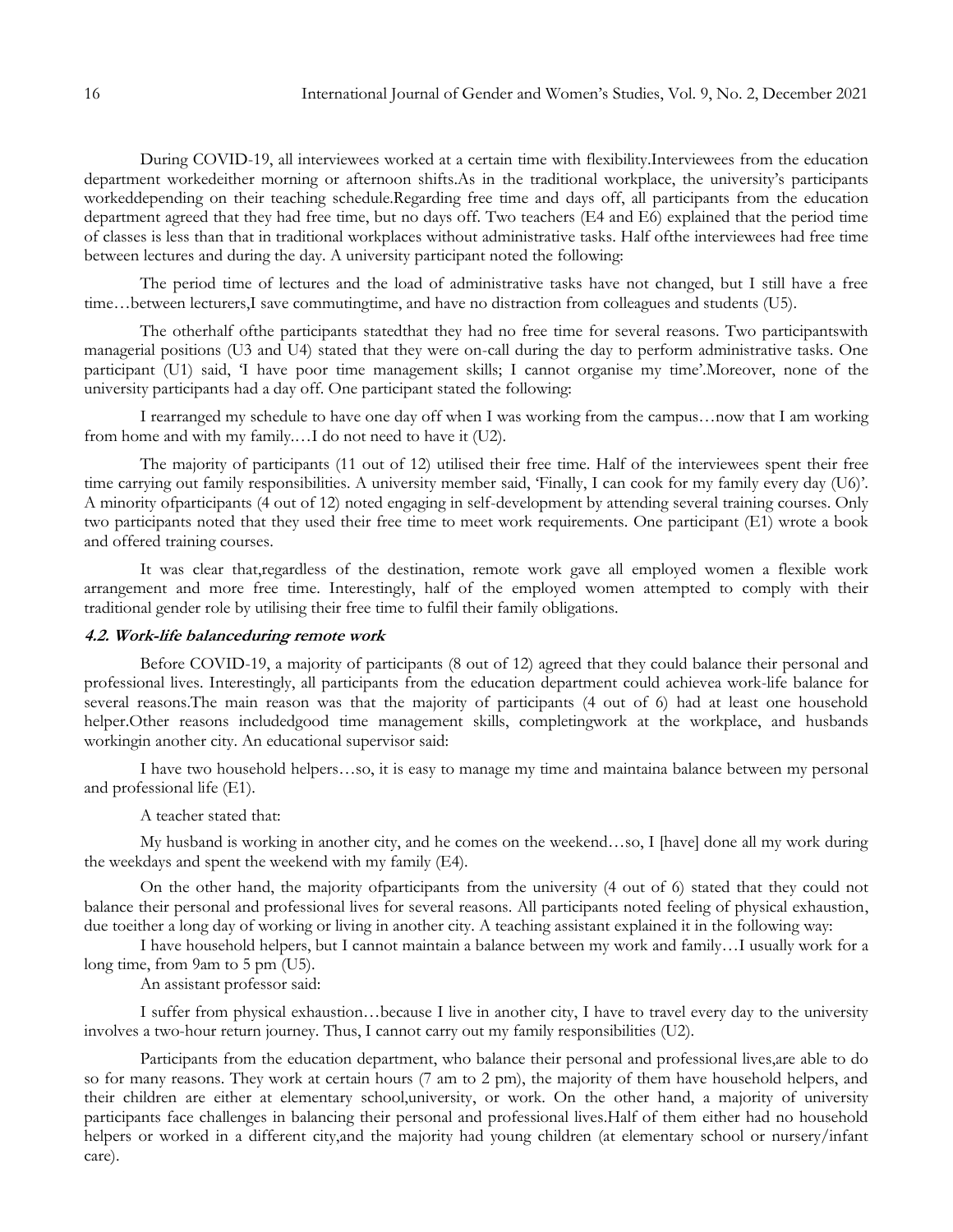### Abeer Kamel Saad Alfarran 17

During COVID-19, almost all interviewees (11 out of 12) agreed that remote work helped them to balance their personal and domestic lives. Due to school shifts, less effort, and fewer working hours, eight participants could manage to have free time to fulfil their family responsibilities.A participant from the university explained:

Most of my lectures are in the morning and the school session of my child is [in the] afternoon… it is easy for me to handlethe responsibilities of work and family (U6).

Another participant from university added:

While remote work is increasing the administrative tasks, I have no physicalexhaustion...so, I have the energy to carry out my personal and professional life (U3).

Only one assistant professor noted that "I am bad at managing my work and family life during remote work  $(U1)$ .

It was clear that, regardless of the destination, remote work helped a majority of employed women to balance their professional and domestic lives. As it has been previously noted, employed women attempt to conform with their traditional gender roles by carrying out their family obligations.

#### **4.3. Changes in gender-role attitudes during remote work**

Before COVID-19, more than half of the employed women (7 out of 12) received assistance from their husbands, mostly with some of their children's responsibilities and household obligations. A university participant said:

I have no household helper and my husband does not help me with household obligations…he only helps with some of the children's responsibilities (U1).

A school principal added:

Because I have no household helper, we divided the household obligations...I mostly carry out the children's responsibilities, and my husband sometimes cooks and irons clothes(E3).

The other four participants did not receive any support or help from their husbands, as they had household helpers or their husbands believed it was not their gender role.Interestingly, two of the participants' husbands were retired and had no other work.A school participant said "My husband is retired, but he never helps me because I have two household helpers (E5)'. Another university participant said:

I have no household helper…so, I do all household obligations because my husband believes it is my role and responsibility (U6).

Only one participant"s husband carried out all the family responsibilities. An educational supervisor cited:

I have two household helpers…so, I just have to supervise them, and my husband carries out the children"s responsibilities and sometimes cooks for us. I am mostly dependent on him (E1).

During COVID-19, the number of participants who did not receive assistance from their spouses increased from four to five. It is worth mentioning that the age group and education level of their husbands vary. A teaching assistant explained the following:

Before COVID-19, my husband only helped with schooling responsibilities, because I usually work from 9am to 5pm…now, he does not offer any help because I work from home (E5).

A school principal stated:

While my husband has been retired, he never helps me with household and family demands…his only role at home is that [he] drove us to schools...and since COVID-19 spread and schools have been under lockdown, he has been doing nothing…so, I have a household helper to carry out household obligations and I look after the children (E2).

Interestingly, due to gender roles in normative societies such as Saudi Arabia, most employed women carry out household and family obligations, and usually have household helpers.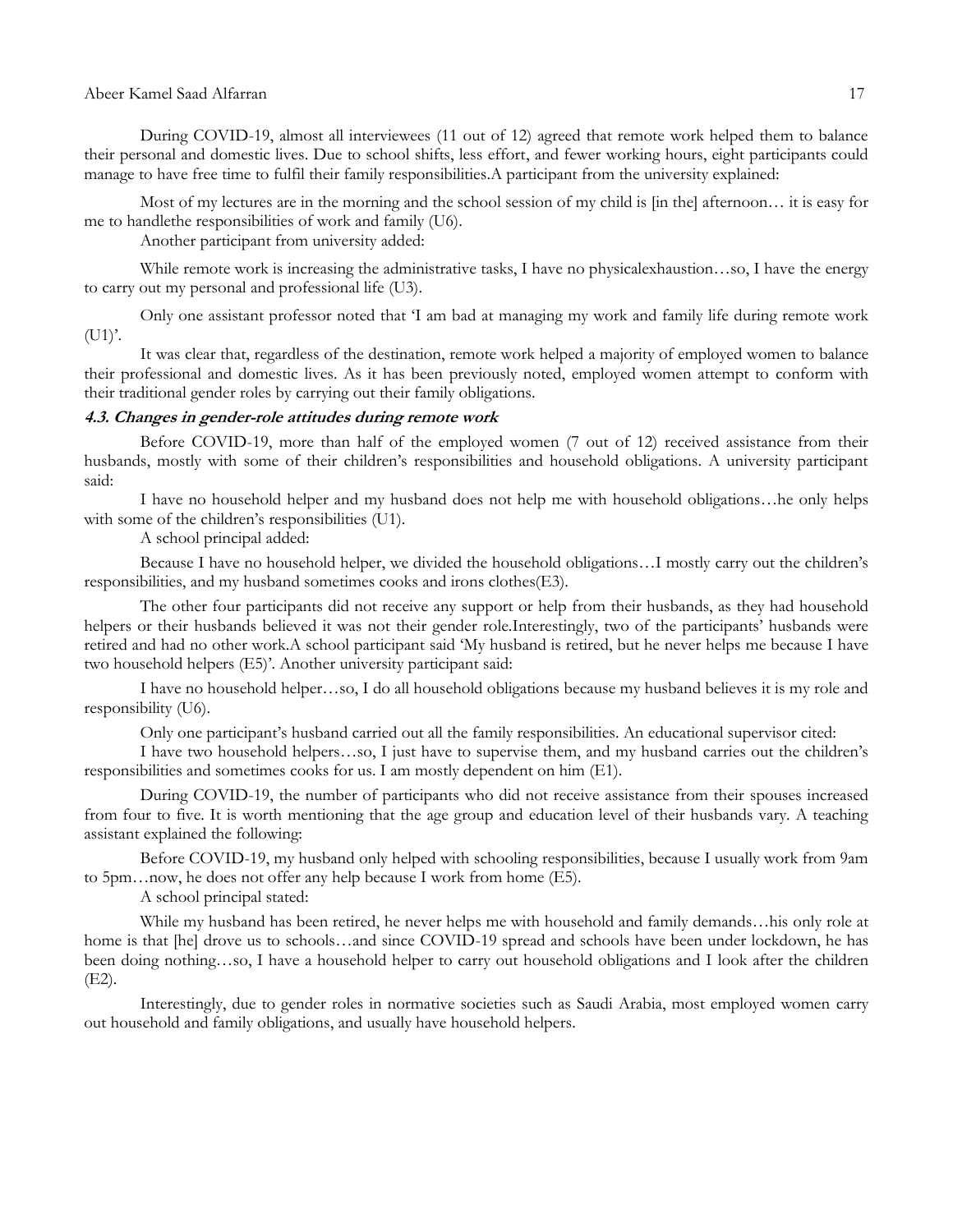

#### **5. Discussion**

This study exploredthe individual experiences and perspectives of Saudi women regarding the impact of remote work patterns caused by COVID-19 on women's work-life balance and gender-role attitudes. Therefore, this study identifies the following key findings:

The first finding indicates that the flexibility of remote work gives married Saudi working women more free time.The majority of the participants utilisedtheir free time to meet household and family demands,followed by selfdevelopment.This finding concurred withthat of Chung et al. (2021), who found that employed women use the flexibility of remote work to perform household obligations and family care. Indeed, while remote work reduced administrative tasks, it increased gender duties such as household obligations and childcare (Uddin, 2021).

During the pandemic, married working women needed to manage multiple duties (Uddin, 2021), and thus they struggled to have time for themselves (Delina&Raya, 2013). Remote work helps married working women to save commuting time and utilise it to fulfil their work requirements or family responsibilities (Powell &Craig, 2015). According to Reichelt et al. (2021), employed women are more likely to shift to traditional gender roles. Due to the traditional gender roles in Saudi society, family responsibilities remain largely intact during women"s career progress (Al-Asfour et al., 2017; Alfarran, 2016).Indeed, the flexibility of remote work has increased the gap in gender inequality (Chung et al., 2021; Reichelt et al., 2021). Thefindings of this study suggest that in highly normative societies such as Saudi Arabia, the pattern of remote work pushes women to manage more of the burden of household and family demands.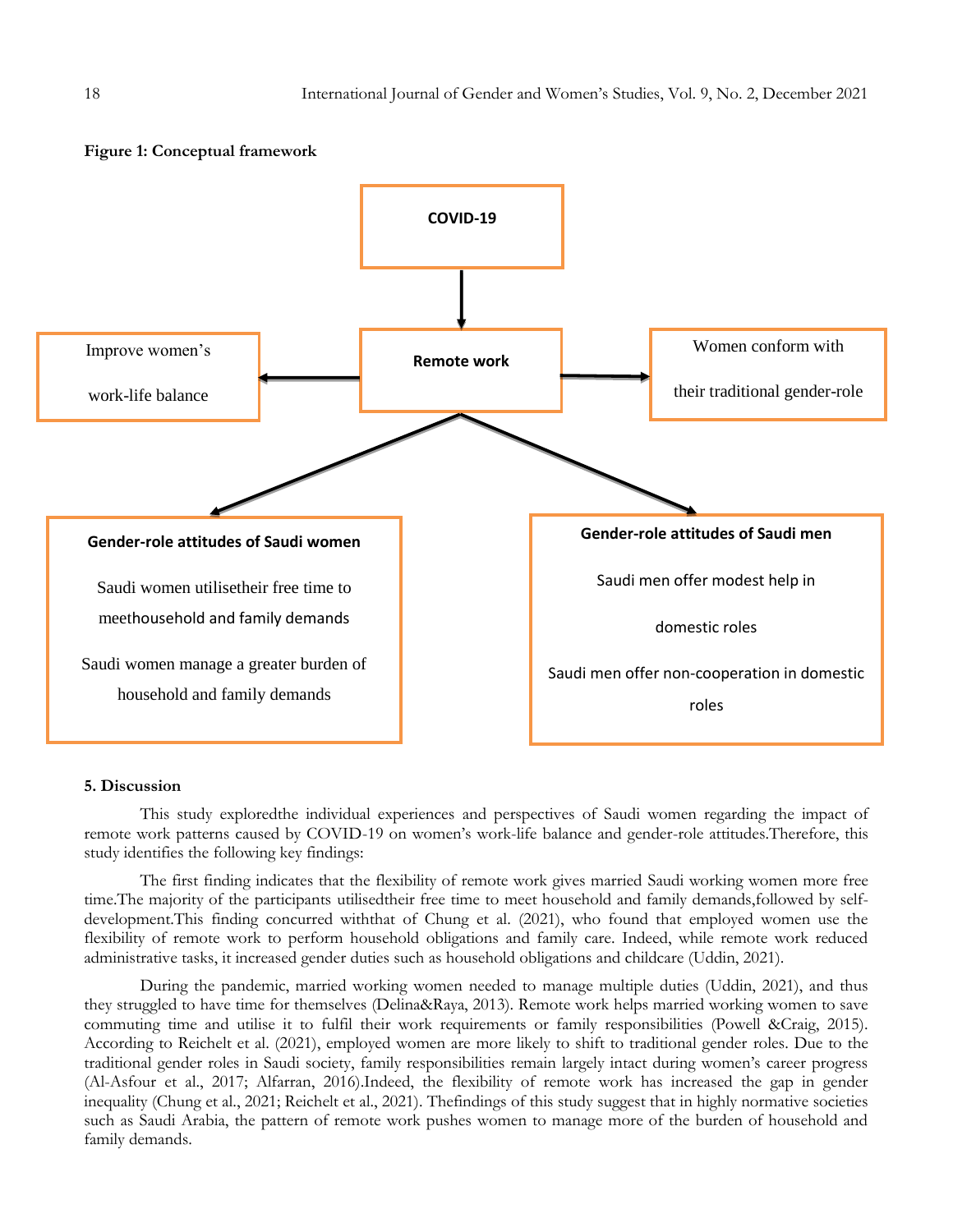#### Abeer Kamel Saad Alfarran 19

The second finding concerns thework-life balance of employed women. Married Saudi working women considered household helpers and/or the flexibility of remote work as the main solution to balance their personal and professional lives. First, the findings regarding household helpers are supported by scholars such as Omair (2008), who argue that in Arab countries, employed women have household helpers to complete household obligations, and that family demands and childcare remain the responsibilities of women. Delina& Raya (2013) found that the number and age of children, and care responsibilities influence employed women"s abilities to achieve a work-life balance.

In response to Saudi social norms, women are primarily responsible for their home roles and family obligations (Bahudhailah, 2019). Saudi women are lackingin support from their spouses in domestic roles; thus, married working women have household helpers to reduce the gap in an unbalanced work-life (Bahudhailah, 2019).

Second, the flexibility of remote work has increased the ability of married working women to balance their professional and personal lives for the following reasons: school shifts, less effort, and fewer working hours. This finding concurred with Uddin (2021), who asserts that married working women enjoy remote flexibility. Indeed, remote work saves the commuting time of employees and increases the time available to devote to work and family (Kaushik &Guleria, 2020; Powell &Craig, 2015).Scholars such as Felstead&Henseke (2017) and Kelliher& Anderson (2010) have suggested that flexible work, by either reducing working hours or working from home,would solve the issue of work-life conflict.Felstead&Henseke (2017) argue that while the extensive and intensive work effort in traditional workplaces is less than that of remote work, employees are willing to put forward extra effort and work longer hours. Hupkau&Petrongolo (2020) found that employed women with young children were more willing to work extra hours from home than in the traditional workplace. However, Felstead&Henseke (2017) and Kelliher& Anderson (2010) found that the beneficial consequence of remote working is that it increases the prospect of a better work-life balance.It can be argued that, due to social norms, it is difficult for married Saudi working women to balance their personal and professional lives. In response to traditional gender roles, either household helpers or working from home are solutions that help Saudi women to achieve a stable work-life balance.

Finally, the gender-role attitudes of Saudi men and women are highly compatible with social norms and traditional gender roles. Indeed, remote work has increased the responsibilities of married Saudi working women and the gender inequality. Clearly, Saudi women behave in accordance with their traditional feminine roles and cultural acceptance. This finding concurred with that of Reichelt et al. (2021), who assert that the flexibility of remote work has increased the gap in gender inequality. In the labour market, gender inequality is associated with an unequal division of labour in the household (Alon et al., 2020b), as a result of the normative standards of a society (Heilman, 2012). Uddin (2021) explained that the gender inequality increases with a spouse"s non-cooperation in domestic roles, which requires women to work longer hours and carry a greater burden of family obligations.On the other hand, this finding contrasts withthose of Hupkau&Petrongolo (2020) and Cserháti (2020), who argue that COVID-19 has changed traditional gender roles and reducedthe inequalities of parental roles.It also contrasts with Chung et al. (2021) and Carli (2020),who predict that remote work may slightly reduce gender inequality.Clearly, traditional genderroleattitudes are deeply rooted in Saudi society. Regardless of the age and education level, Saudi men offer either modest help or non-cooperation in domestic roles. Therefore, whether Saudi women work from home or at traditional workplaces, they feel compelled to carry out household and family demands.

### **5.1. Theoretical implications**

The current study enriches the existing literature on institutional factors affecting married working women in Saudi Arabia, and provides a unique opportunityfor an in-depth investigation of the perspectives and experiences of married working women, regarding their work-life balance and gender-role attitudes during remote work.Globally, while there is a substantial body of literature regarding the impact of COVID-19 on gender equality (Alon et al. 2020a; Alon et al., 2020b; Galasso, 2020; Hupkau&Petrongolo, 2020), the care burden on women (Del Boca et al. 2020; Power, 2020), and women"s work-life balance (Del Boca et al., 2020; Uddin, 2021), scant research has focused on gender-role attitudes (Reichelt et al., 2021).In the Arab region, little attention has been paid to women"s work-life balance(Al-Alawi et al., 2021),particularly in Saudi Arabia (Bahudhailah, 2019).However, there is no single study that has identified orexplored the perspectives and experiences of married working women regarding the impact of COVID-19 on work-life balance and genderrole attitudes in the Arab region, including in Saudi Arabia.

While the lack of literature and empirical studies has limited the scope of this research, it has increased the significance of the findings and reduced the research gap.The major practical contribution of this study has been to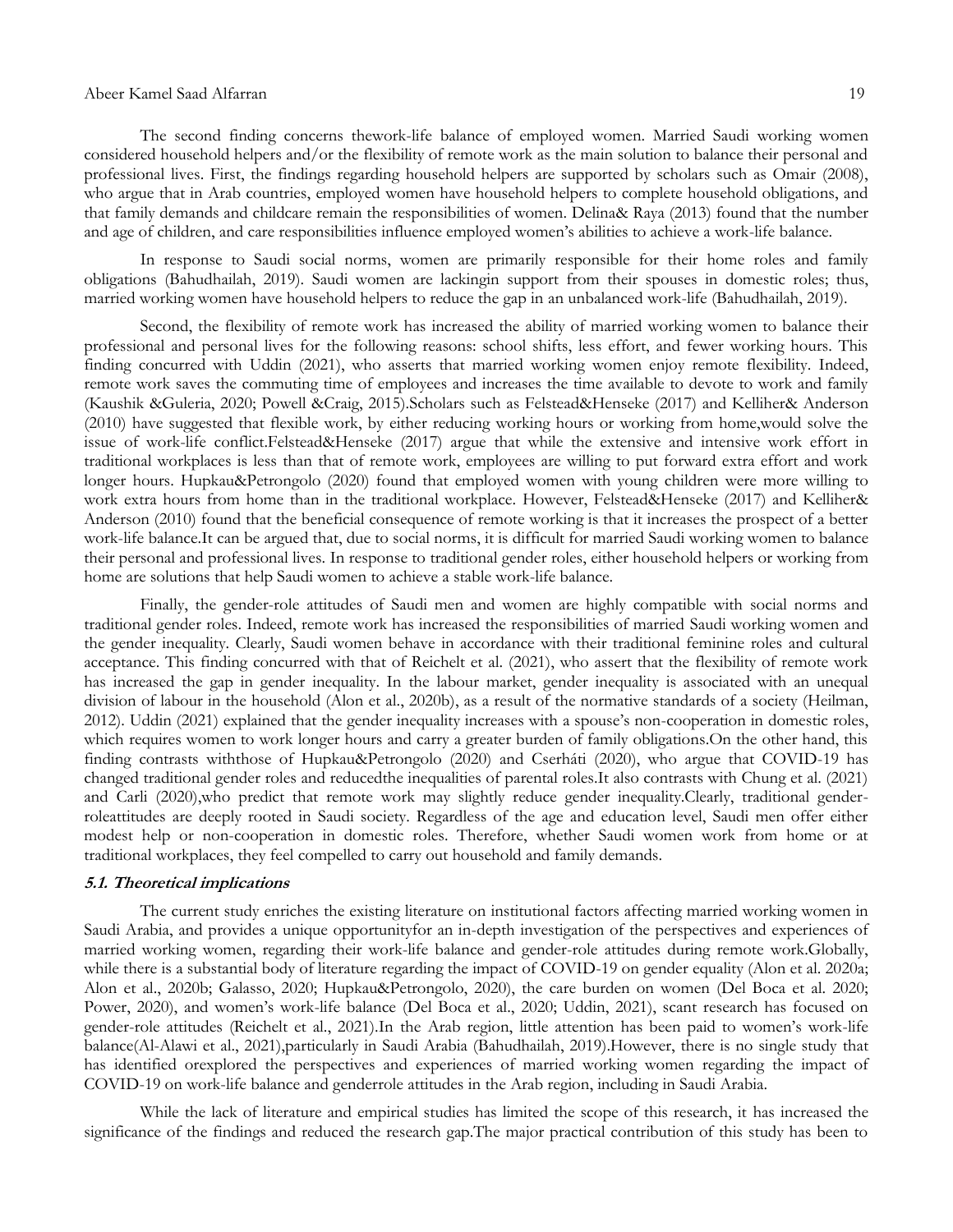capture the experiences and perspectives of married working women in Saudi Arabia, and explore the impact of remote work on work-life balance and gender-role attitudes from their opinions.

Therefore, this study contributes to the literature on employed women,work-life balance, gender inequality, and gender-role attitudesin highly conservative cultures such as Saudi Arabia.From a theoretical perspective, this study used institutional theory to explain and understand the situation of married working women in Saudi Arabia. The findings demonstrate that, in a Saudi Arabian context where socio-cultural norms and value have a strong influence,married working women are adaptable and conform with theirtraditional gender roles in society.

Moreover, the findings have important implications for Saudi government agencies and policymakers in reducing the gap in gender inequality. Due to gender roles,married Saudi working women need more flexible work arrangements compared to men. Thus, there is a need to study the possibility of implementing remote work or blended workplace patternsin the public and private sectors.To redistribute household and family obligations equally, there is a need to develop strategic and credible programs that support married employed women and encourage men to participate in domestic duties. Indeed, a female-friendly work environment is the key factor in facilitating women"s work in Saudi Arabia.

#### **5.2. Study limitations and future research**

Despite the contributions of this study, it also has some limitations. This study utilised a small sample of 12 married working women from only one city in Saudi Arabia. Thus, the validity of the findings is limited to the current data. Although this studyfocused onthe public education sector, it unintentionally disregarded the challenges faced by employed women in either the public sector or the private sector. Indeed,a country such as Saudi Arabia with 13 provinces should include a larger sample size from various cities.

For future research, it would be interesting to conduct cross-country research,which would include a heterogeneous sample of married working women to address the impact of remote work caused byCOVID-19 on work-life balance andgender-role attitudes. To provide a better understanding, future research could shed light on men"s opinions regarding the issue of gender roles and also compare those with women"s perceptions. Future studies could also explore the impact of remote workon cultural shiftsregarding gender equality and gender roles in society.

### **References**

- Al-Alawi, A., Al-Saffar, E., Almohammed, S., Zahra, H., Alotaibi, H.,& Al-Alawi, E. (2021). A study of the effects of work-family conflict, family-work conflict, and work-life balance on Saudi female teachers" performance in the public education sector with job satisfaction as a moderator. *Journal of International Women's Studies, 22*(1), 486–503.
- Al-Asfour, A., Tlaiss, H., Khan, S.,&Rajasekar, J. (2017). Saudi women"s work challenges and barriers to career advancement.*Career Development International*, *22*(2),184–199.
- Al-Shathry, E. (2012). Remote work skills. *International Journal of e-Education, e-Business, e-Management and e-Learning, 2*(6), 546.
- Al-Youbi, A., Al-Hayani, A., Rizwan, A.,& Choudhry, H. (2020). Implications of COVID-19 on the labor market of Saudi Arabia: The role of universities for a sustainable workforce.*Sustainable, 12*(7090), 1–13.
- Alfarran, A. (2016). *Increasing women's labour market participation in Saudi Arabia: The role of government employment policy and multinational corporations* [Doctoral dissertation, Victoria University]. Victoria University Theses and Dissertations Archive. [<https://vuir.vu.edu.au/31703/3/ALFARRAN Abeer-thesis\\_nosignature.pdf>](https://vuir.vu.edu.au/31703/3/ALFARRAN%20Abeer-thesis_nosignature.pdf)
- Alfarran, A., Pyke, J., &Stanton, P. (2018). Institutional barriers to women"s employment in Saudi Arabia. *Equality, Diversity and Inclusion: An International Journal, 37*(7), 713–727.
- Alon, T., Doepke, M., Olmstead-Rumsey, J.,&Tertilt, M. (2020a). The impact of the coronavirus pandemic on gender equality. Covid Economics Vetted and Real-Time Papers, Issue 4. [Online]Available: [<https://voxeu.org/article/impact-coronavirus-pandemic-gender](https://voxeu.org/article/impact-coronavirus-pandemic-gender-equality#:~:text=The%20lockdowns%20triggered%20by%20COVID,outsized%20impact%20on%20working%20mothers)[equality#:~:text=The%20lockdowns%20triggered%20by%20COVID,outsized%20impact%20on%20workin](https://voxeu.org/article/impact-coronavirus-pandemic-gender-equality#:~:text=The%20lockdowns%20triggered%20by%20COVID,outsized%20impact%20on%20working%20mothers) [g%20mothers>](https://voxeu.org/article/impact-coronavirus-pandemic-gender-equality#:~:text=The%20lockdowns%20triggered%20by%20COVID,outsized%20impact%20on%20working%20mothers) (19 April 2020).
- Alon, T., Doepke, M., Olmstead-Rumsey, J., &Tertilt, M. (2020b). The impact of COVID-19 on gender equality. National Bureau of Economic Research. Working paper. 26947. DOI 10.3386/w26947.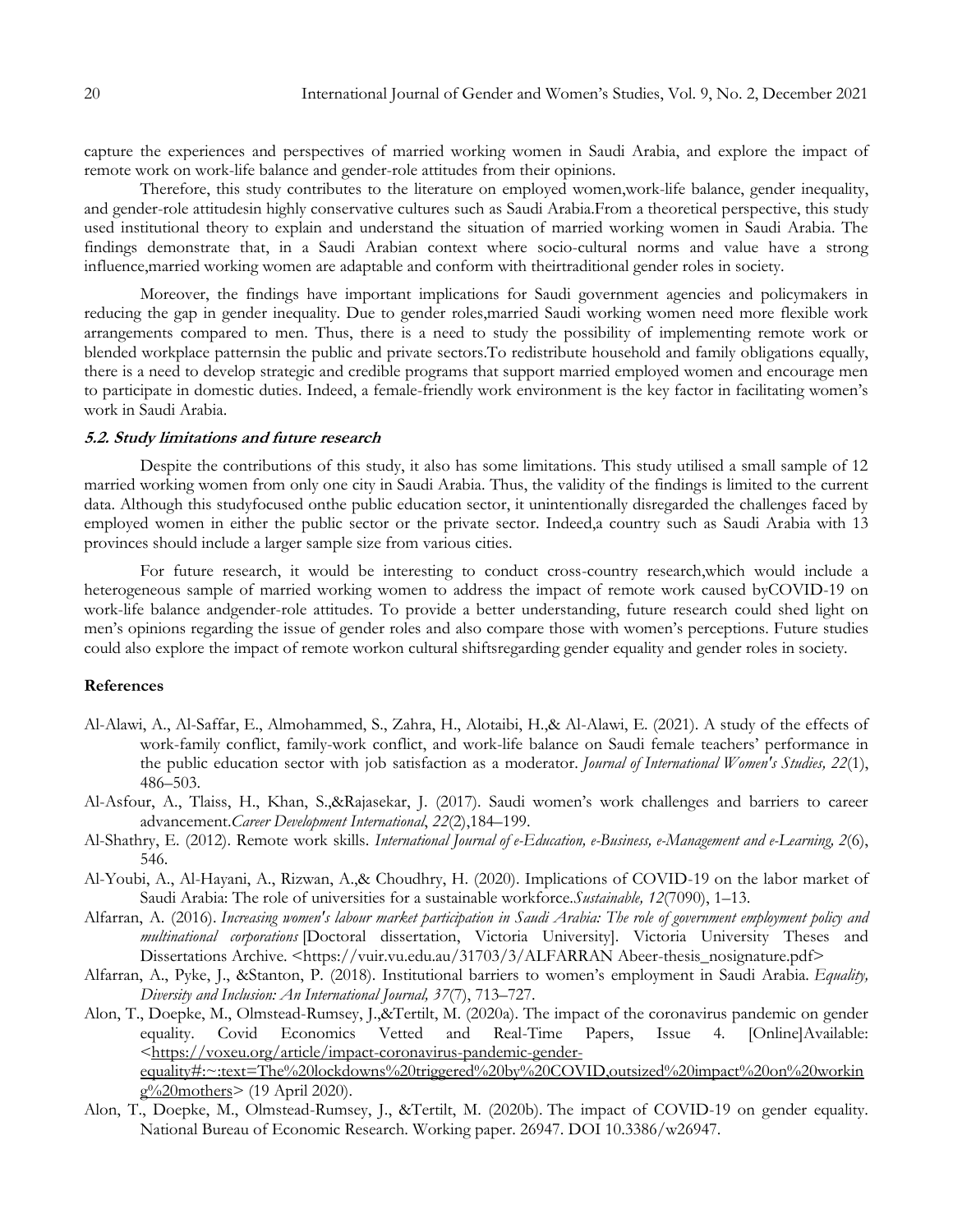- Bahudhailah, M. (2019).*Exploring the barriers to work-life balance for women in Saudi Arabia* [Master"s thesis, University of Hull]. University of Hull eTheses Repository.**<**[https://hydra.hull.ac.uk/assets/hull:17573a/content>](https://hydra.hull.ac.uk/assets/hull:17573a/content)
- Branisa, B., Klasen, S., Ziegler, M., Drechsler, D.,&Jütting, J. (2014). The institutional basis of gender inequality: The Social Institutions and Gender Index (SIGI*). Feminist Economics, 20(*2), 29–64.
- Bryman, A. (2012). *Social research methods*. (4th ed.). Oxford, England: Oxford University Press.
- Carli, L. (2020). Women, gender equality and COVID-19. *Gender in Management: An International Journal, 35*(7/8), 647– 655.  $\frac{\text{https://doi.org/10.1108/GM-07-2020-0236}}{$
- Chung, H., Birkett, H., Forbes, S., &Seo, H. (2021). Covid-19, flexible working, and implications for gender equality in the United Kingdom. *Gender & Society, 35*(2), 218–232.
- Creswell, J. W.,& Creswell, J. D. (2017). *Research design: Qualitative, quantitative, and mixed methods approaches*. Thousand Oaks, CA: Sage Publications.
- Cserháti, I. (2020)."Business is unusual" remote work after COVID-19*. Köz-gazdaság, 15*(2), 38–53.
- Delina, G., &Raya, R. P. (2013). A study on work-life balance in working women. *InternationalJournal of Commerce, Business and Management, 2*(5), 274–282.
- Del Boca, D., Oggero, N., Profeta, P.,& Rossi, M. (2020). Women's work, housework and childcare, before and during Covid-19. CESifo Working Paper, No. 8403, Center for Economic Studies and Ifo Institute (CESifo), Munich.[Online] Available:[<http://hdl.handle.net/10419/223475>](http://hdl.handle.net/10419/223475) (June 2020).
- Galasso, V. (2020). Covid: Not a great equaliser. *COVID Economics, 19*, 241–255.
- Ginige, K., Amaratunga, R., & Haigh, R. (2007, September 12–13).Gender stereotypes: A barrier for career development of women in construction. 3rd Annual Built Environment Education Conference of the Centre for Education in the Built Environment, University of Westminster, Central London.
- Gregory, A.,& Milner, S. (2009). Editorial: Work–life balance: A matter of choice?. *Gender, Work & Organization, 16*(1), 1–13.
- Hall, P.,& Taylor, C. (1996). Political science and the three institutionalisms. *Political Studies, 44*(5), 936–957.
- Heilman, M. (2012). Gender stereotypes and workplace bias. *Research in Organizational Behavior, 32*, 113–135.
- Hite, L.,& McDonald, K. (2020). Careers after COVID-19: Challenges and changes. *Human Resource Development International, 23(*4), 427–437.
- Hupkau, C.,&Petrongolo, B. (2020). Work, care and gender during the COVID-19 Crisis.*Fiscal Studies, 41*(3), 623–651.
- Kaushik, M.,&Guleria, N. (2020). The impact of pandemic COVID -19 in workplace. *European Journal of Business and Management, 12*(15), 9–18.
- Kelliher, C., & Anderson, D. (2010). Doing more with less? Flexible working practices and the intensification of work. *Human Relations, 63*(1), 83–106.
- Khan, S.,& Agha, K. (2013). Dynamics of the work life balance at the firm level: Issues and challenges. *Journal of Management Policy and Practice, 14*(4), 103–114.
- Mavin, S. (2001). Women"s career in theory and practice: Time for change. *Women in Management Review, 16*(4), 183– 192.
- Olson, H. (1989). Remote office work: Changing work patterns in space and time. *Communications of the ACM, 26*(3), 182–187.
- Omair, K. (2008). Women in management in the Arab context. *Education, Business and Society: Contemporary Middle Eastern Issues, 1*(2), 107–123.
- Palanivelu, V.,& Mujeeb, M. (2019). A study of women work life balance in education field. *International Journal of Research in Humanities, Arts and Literature, 7*(2), 292–297.
- Powell, A.,& Craig, L. (2015). Gender differences in working at home and time use patterns: Evidence from Australia*. Work, Employment and Society, 29*(4), 571–589.
- Power, K. (2020). The COVID-19 pandemic has increased the care burden of women and families. *Sustainability: Science, Practice and Policy, 16*(1), 67–73.
- Probert, B. (2005). I just couldn't fit it in: Gender and unequal outcomes in academic careers. *Gender, Work and Organization, 12*(1), 50-72.
- Reichelt, M., Makovi, K., & Sargsyan, A. (2021). The impact of COVID-19 on gender inequality in the labor market and gender-role attitudes. *European Societies, 23*(sup1), S228–S245.  $\frac{\text{th}}{2}$ .//doi.org/10.1080/14616696.2020.1823010>.
- Schein V.E. (2007). Women in management: Reflections and projections. *Women in Management Review, 22*(1), 6–18.
- Scott, W.R. (2014).*Institutions and organizations: Ideas, interests, and identities*.(4th ed.). Thousand Oaks, CA: Sage.